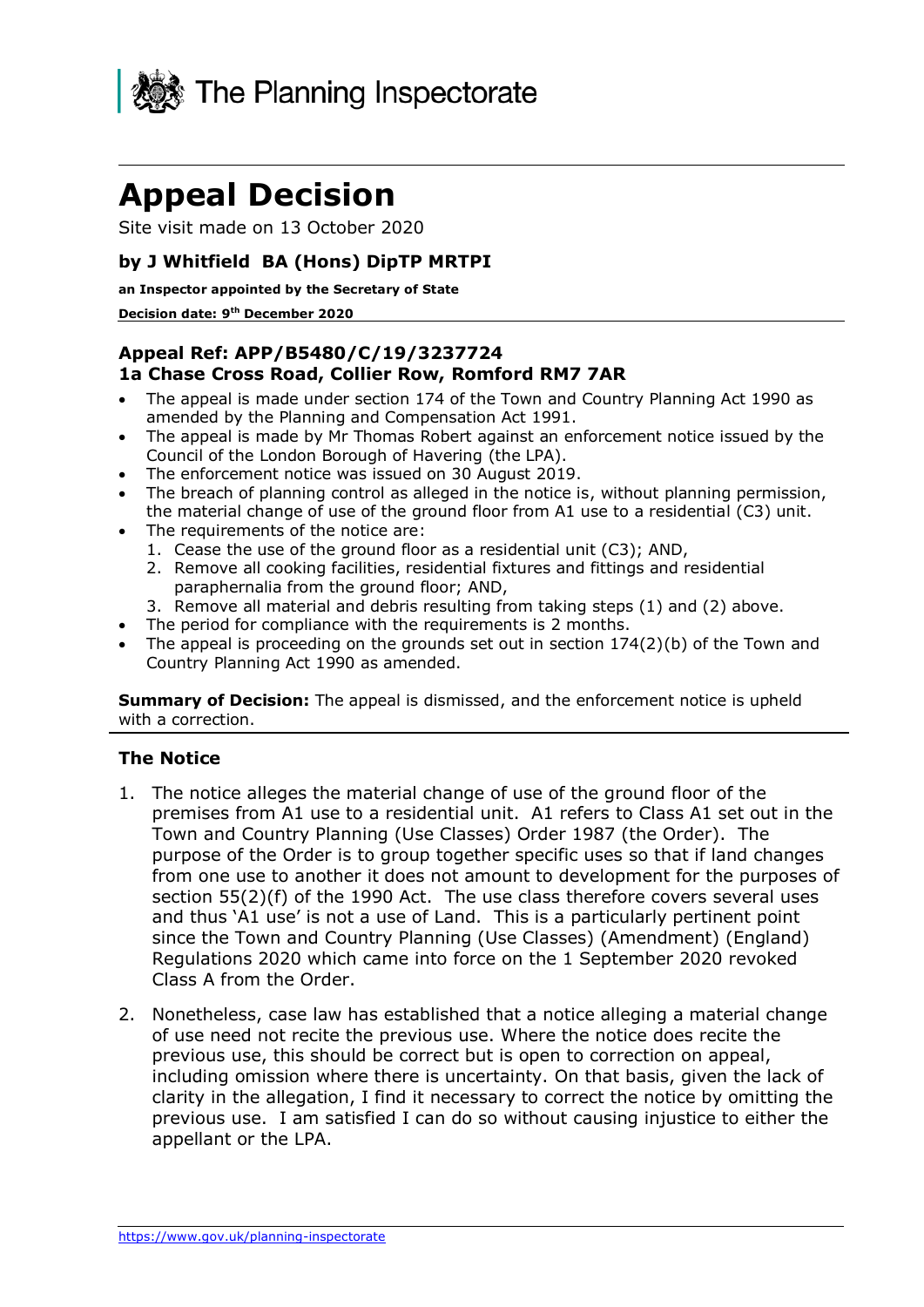# **The appeal on ground (b)**

- 3. An appeal on ground (b) is made on the basis that the matters stated in the notice which may give rise to the breach of planning control have not occurred as a matter of fact. The onus of proof rests with the appellant.
- 4. The appellant indicates that when the previous tenant vacated the premises, it was occupied by others without his permission which ultimately required legal proceedings to resolve. However, what matters here is not who was using the premises but how they were using the premises.
- 5. The Council has provided photographs of the premises dated 11 December 2018. The photographs show it contained a kitchen area to the rear with cooking facilities, washing machine and fridge freezer. The appellant indicates that a kitchen with cooker had been present at the property for many years throughout its commercial use, as demonstrated by the business rates valuation from April 2010. Nevertheless, the images also show the front part of the ground floor contained tables, chairs and children's toys. The presence balance of probabilities, at that time the ground floor was being used as of fresh fruit and vegetables and cleaning products indicates that, on the residential accommodation.
- 6. Subsequent photographs dated 29 April 2019 show the ground floor of the property contained a dining table and chairs, children's toys and decorative pictures and a mirror on the walls. Again, food and drink in the process of ground floor of the premises being in use as residential accommodation at that being consumed is shown on the photographs, all of which points towards the time.
- 7. It is said by the appellant that, after legal proceedings, the occupiers left the property at some point in the last two weeks of July 2019. It is said that when he gained access in August 2019, the kitchen equipment and other fixtures and fittings had been stolen. The premises were later let to a commercial tenant from 19 September 2019. However, little evidence has been provided to demonstrate that was the case. There are no photographs or other documentation before me from either party which shows how the property was used in July or August 2019. Indeed, all the Council have provided is a photograph dated 30 August 2019 presumably showing service of the notice as it has been left attached to the external roller shutter door. There are no images of the internal areas of the premises.
- 8. Therefore, the evidence does not lead me to believe, on the balance of probabilities, that there had been any intervening change in the use of the premises back from residential since the Council's visit on 29 April 2019 up until the issue of the notice on 30 August 2019 as suggested by the appellant. Indeed, the fact that property was not let to a commercial tenant until 19 September 2019, after the notice was issued, suggests that any subsequent change of use from residential occurred after the notice was issued.
- 9. On that basis, the limited evidence leads me to conclude that the ground floor of the appeal property was in use as residential accommodation at the date the notice was issued. The matters stated in the notice which give rise to the breach of planning control have therefore occurred as a matter of fact.
- 10. The appeal on ground (b) fails.